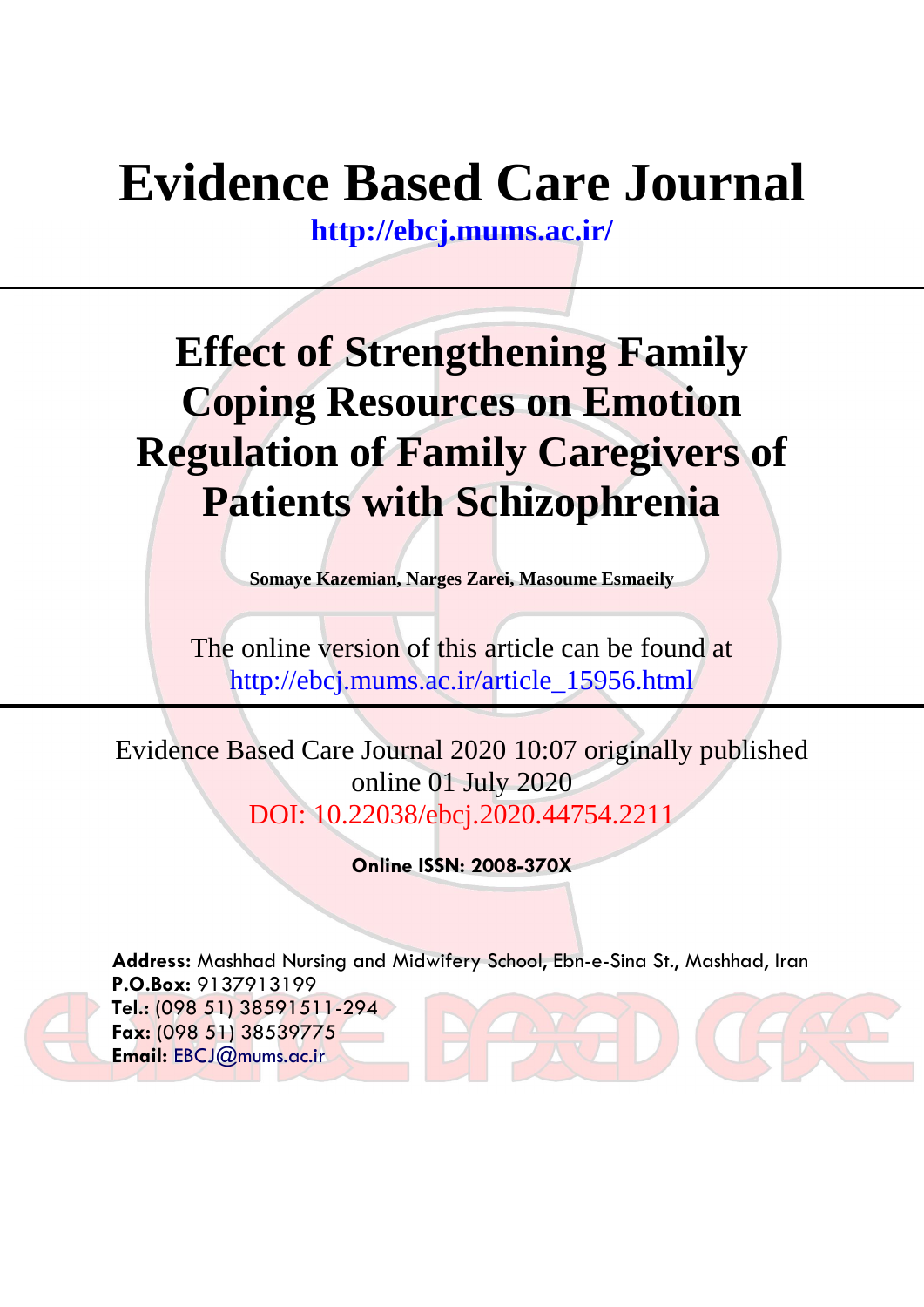

**Evidence Based Care Journal** 

Original Article



### **Effect of Strengthening Family Coping Resources on Emotion Regulation of Family Caregivers of Patients with Schizophrenia**

**Somaye Kazemian<sup>1</sup> , Narges Zarei2\*, Masoume Esmaeily<sup>3</sup>**

**Received**: 09/12/2019 **Accepted**: 13/06/2020

Evidence Based Care Journal, 10 (2): 7-17

### **Abstract**

**Background:** Strengthening the coping resources as an instruction for anxiety-regulation may affect the emotion-regulation of families. Regarding the significant role of families in health of these patients, it seems that interference in strengthening coping resources affects their emotion-regulation. **Aim:** This study aimed to determine the effect of strengthening family coping resources on the emotion-regulation of schizophrenic patients' caregivers.

**Method:** This quasi-experimental research was conducted on families with hospitalized schizophrenic patients in one of the most prominent psychiatric centers in the Northeast of Iran in 2018. The participants were assigned to intervention (n=29) and control (n=31) groups. A short revised form of Emotion-Regulation Questionnaire was utilized as data collection tool. The intervention based on strengthening family coping resources (SFCR) was administered in three modules and 15 group sessions (groups of 6-8 individuals) according to the instructions of the multi-family model of Kisser et al. On the other hand, the controls received routine cares in hospital wards. The data were analyzed in SPSS software version (16) using independent and paired t-tests.

**Results:** The groups were homogenous in terms of demographic characteristics. The result of independent t-test demonstrated a significant difference in the mean score of revaluation  $(P=0.001)$ and suppression (p=0.001) in the intervention group, compared to the control group, after the intervention.

**Implications for Practice:** This intervention can guide clinicians on how to implement a familycentered care program to reduce the burden of caring schizophrenic patients through gaining family support in the efficient care of these patients.

**Keywords:** Anxiety, Emotion regulation, Family, Schizophrenia

\* Corresponding author, Email: nargeszarei57@yahoo.com

<sup>1.</sup> Assistant Professor, Faculty of Psychology and Educational Sciences, Allameh Tabataba'i University, Tehran, Iran

<sup>2.</sup> MSc. Student of Family Counseling, Allameh Tabataba'i College Campus, Tehran, Iran

<sup>3.</sup> Professor, Faculty of Psychology and Educational Sciences, Allameh Tabataba'i University , Tehran, Iran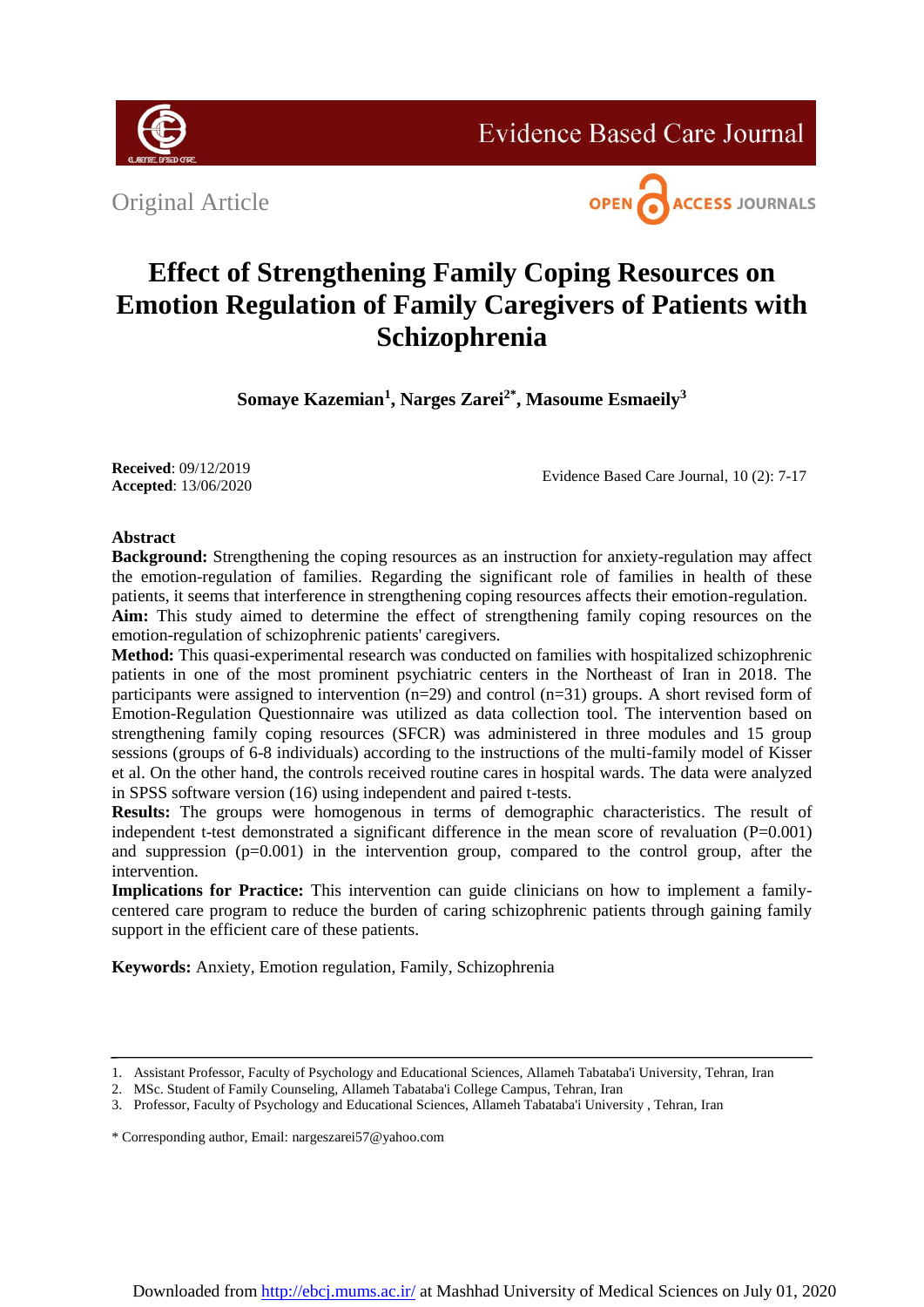#### **Introduction**

Schizophrenia is a lifelong, chronic, and extremely disabling illness in adulthood (1). The estimated prevalence of schizophrenia has been reported as 1% throughout life (2). Schizophrenia imposes a heavy financial burden on the healthcare system all over the world. It is estimated that more than 150 billion dollars each year are spent treating schizophrenia just in the United States of America. This disorder is associated with decreased life expectancy, and schizophrenic patients live up to 15 years shorter than those who do not suffer from this disease. Moreover, 5-10% of them have a far greater risk of committing suicide (2). The effects of this disorder are classified into three levels of patients, caregivers and families, and society (3, 4).

Not only does it affect the patients but it imposes a great burden on society by frequent hospitalizations, as well as long-term economic and psychological supports. The burden of this disorder falls on health caregivers and patients' families due to their responsibility for caregiving and transferring care from the inpatient ward to the outpatient ward (4). The patients' families, as the central caregivers, are always under pressure, and many factors threaten their physical and psychological health (5). The frequent recurrences and cognitive-social dysfunction are of great concern to families, and they always face unpredictable stressful events and weird behaviors from their relatives (6). Eventually, they feel desperate and without any hope of the patient's recovery and grief over the loss of a loved one. On the other hand, external stressful factors, such as family isolation and stigma, have many psychological effects, including guilt, loneliness, and also incapability to care for their patient (8). All the above-mentioned factors reduce the emotion-control and resilience of family and increase their anxiety (9). Variety and intensity of caring roles increase the psychological pressure of family caregivers, and it may reduce the physical and psychological health of family caregivers as a hidden disease (10) if left untreated.

The researches show that emotions influence many aspects of daily life and coping with pressures and crises of life. Emotions as biological reactions are induced when a person recognizes a situation with significant opportunities and challenges. Therefore, they make cohesive reactions to major environmental events (11). Emotions can influence physiologic responses, social interactions, and mental processes, such as attention, decision making, and memory at any moment (12). Emotionregulation helps families of schizophrenic patients experience less stress and psychological traumas during the process of caregiving and its subsequent problems and burden; moreover, it empowers them to cope with problems. In this regard, in their study, Moskowitz et al. (2019) suggested that emotion-regulation training program promotes positive emotions and reduces anxiety and depression in caregivers of patients with dementia (13).

Furthermore, a meta-analysis study conducted by Ashcroft et al. (2018) indicated that direct psychological interventions reduced re-hospitalization and recurrence of the illness (14).

The related studies performed on families of schizophrenic patients have pointed to some interventions, such as family group therapy (15), family regular therapy (16), community-based interventions (17), individual family training (18), psychological intervention (18), a cognitivebehavioral intervention based on needs (7), and emotion-regulation intervention (19). These studies are indicative of the peculiar role of families in the provision of care to schizophrenic patients. Strengthening coping resources is also one of the effective and useful approaches which can be adopted by the families of schizophrenic patients. It is one of the significant clinical functions which can be regarded as an instruction to cope with anxieties or great sufferings of life. This approach utilizes the program hypothesis and daily activities as a compatibility resource in several ways from how the rehabilitation counselors come to a conclusion with family members to presenting an instruction of each session to the family, solely by counselors. Accordingly, Kiser et al. (2010) designed Strengthening Family Coping Resources to support families with stressful conditions (20). This intervention aims to reduce the effect of chronic trauma on family caregivers and increase the supportive performance of family through improving the coping strategies and investigating the unpredictable and uncontrollable nature of family stressors and threats (20, 21).

There is a paucity of studies on the implementation of strengthening coping resources of families with schizophrenic patients. For instance, Kazemian et al. (2019) investigated the effect of this intervention on the resilience of families with schizophrenic patients (22). There is another study that assessed the effect of this intervention on families with chronic trauma, such as health care provision to children with psychological disorders. The result of the mentioned study indicated that this intervention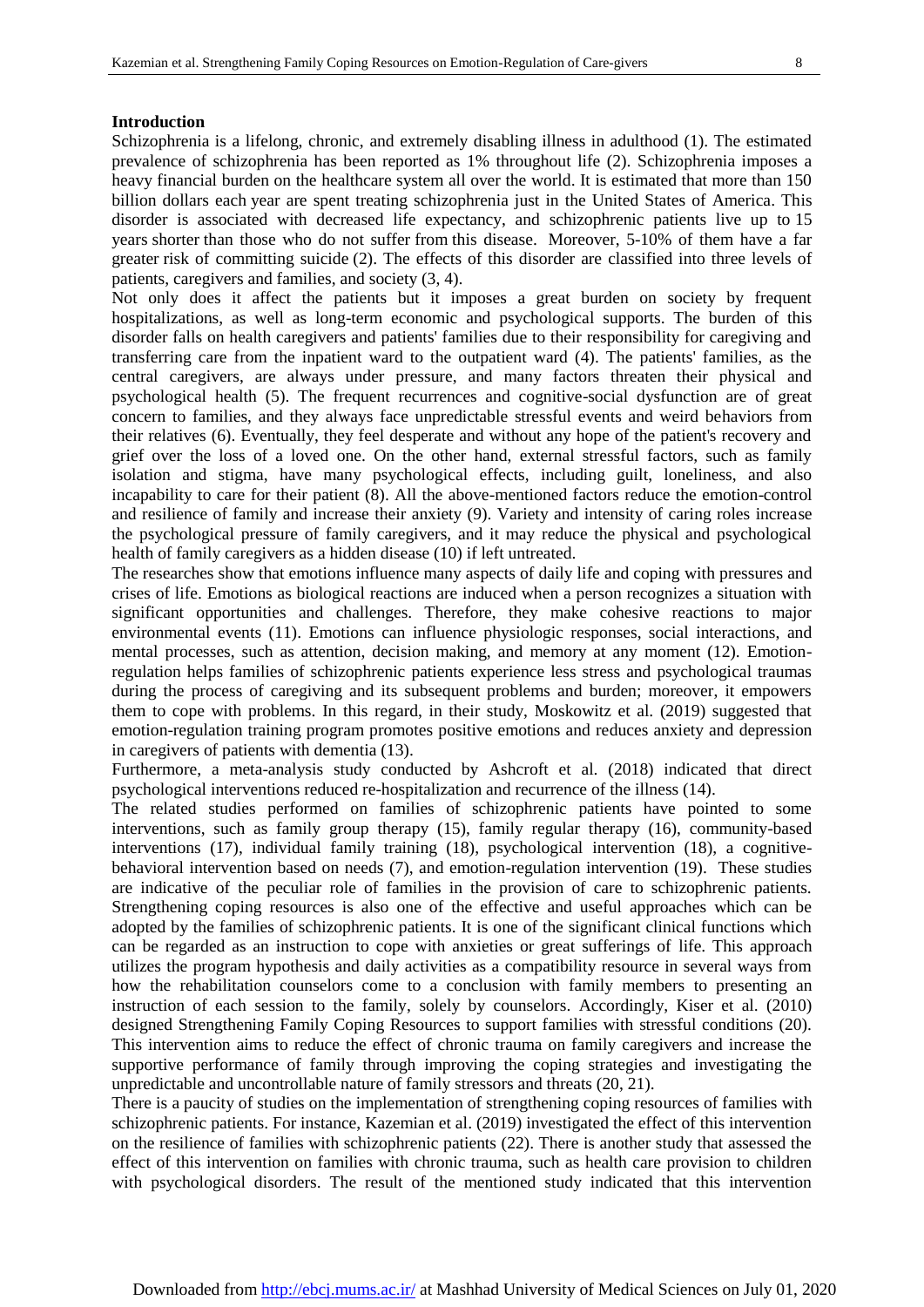decreased the relevant symptoms of this trauma among children (20).

However, strengthening family coping resources as one of the effective factors on emotion-regulation has not been directly investigated. Since family satisfies diverse physical, mental, and emotional needs (23), families of schizophrenic patients contribute significantly to healthcare provision, following up on the treatment, and improving the health of patients. Therefore, it is required to take the necessary measures to strengthen their coping resources. According to the fact that strengthening coping resources is an instruction to cope with anxieties or psychological traumas, the present research aimed to determine the effect of strengthening family coping resources on the emotionregulation of schizophrenic patients' caregivers.

#### **Methods**

This quasi-experimental study was carried out on families (the central caregivers) of schizophrenic patients in one of the most prominent psychiatric centers with 512 hospital beds in the Northeast of Iran in 2018. The sample size was determined based on the preliminary study on 20 eligible family caregivers. An estimated 29 people were assigned to each group by "comparing the mean and standard deviation of both communities", calculating the mean and standard deviation of the total score of emotion-regulation in intervention group  $(27.4\pm 5.1)$  and control group  $(26.2\pm 4.5)$  with confidence coefficient of 95% and testability of 85%. On a final note, a number of 33 cases were assigned to each group (66 in total) considering a 15% sample attrition.

The inclusion criteria were as follows: 1) be a first-degree relative and the central caregiver of a patient, 2) residency at the same place as the patient, 3) a minimum of third-grade high school degree, 4) the age range of 18-60 years old, 5) lack of known mental disorders, 6) non-use of any psychiatric medication, 7) no history of drug abuse, and 8) no criminal record. On the other hand, the exclusion criterion was patient discharge from the hospital.

The data collection tools included a demographic information form and the Emotion Regulation Questionnaire (ERQ). The demographic information form consisted of four questions regarding gender, age, education, and relationship with the patient. The Emotion Regulation Questionnaire (ERQ; Gross & John, 2003) was designed to assess and measure emotion regulation strategies (24). The questionnaire used in the present study was the short and revised form comprising of 10 items. The ERQ includes two subscales of re-evaluation and suppression consisting of 6 and 4 items, respectively. The participants completed a 7-point Likert scale ranging from "extremely disagree=1" to "extremely agree=7 ". The focus of the re-evaluation subscale is on antecedents, while the suppression subscale concentrates on the response. The higher score in re-evaluation shows more experience and positive emotion expression and less negative emotion expression. The higher score in prevention is suggestive of less experience and positive emotion expression and more negative emotion expression. To confirm the validity of the ERQ, the forward and backward post-translation tool was utilized by seven psychology professors. The reliability of this questionnaire was calculated at 0.76 using Cronbach's alpha, and test-retesting reliability of ERQ was measured at 0.96 for 3 months.

The participants were selected by purposive non-probability sampling. Before the commencement of the study, the approval was obtained from the ethics committee of Mashhad University of Medical Sciences. After reviewing the patients' records and a short interview with families in question (the central caregivers) who referred to the ward at the time of the appointment, the researcher selected the participants and put them on the list  $(n=70)$ . Thereafter, the researcher asked them to attend preliminary sessions before starting the main sessions via telephone call (preliminary sessions were held for 7 groups of 10 subjects). The inclusion criteria of the study were re-evaluated in preliminary session; moreover, the researcher evaluated the following criteria: ) the history of exposure to a family member diagnosed with schizophrenia, 2) current symptoms of the distress of family caregivers in exposure to schizophrenia, and 3) the effect of care provision to a schizophrenic patient on family caregivers. The 66 eligible individuals who met the inclusion criteria received sample code. To randomly assign subjects to two groups, the researcher wrote the codes of participants on paper and folded them. Subsequently, the researcher randomly assigned the participants to intervention and control groups (n= 33). Both groups underwent a pre-test. The intervention group received the intervention based on the strengthening coping resources approach, while the control group received regular care of the ward. In the intervention group, four participants were excluded from the study due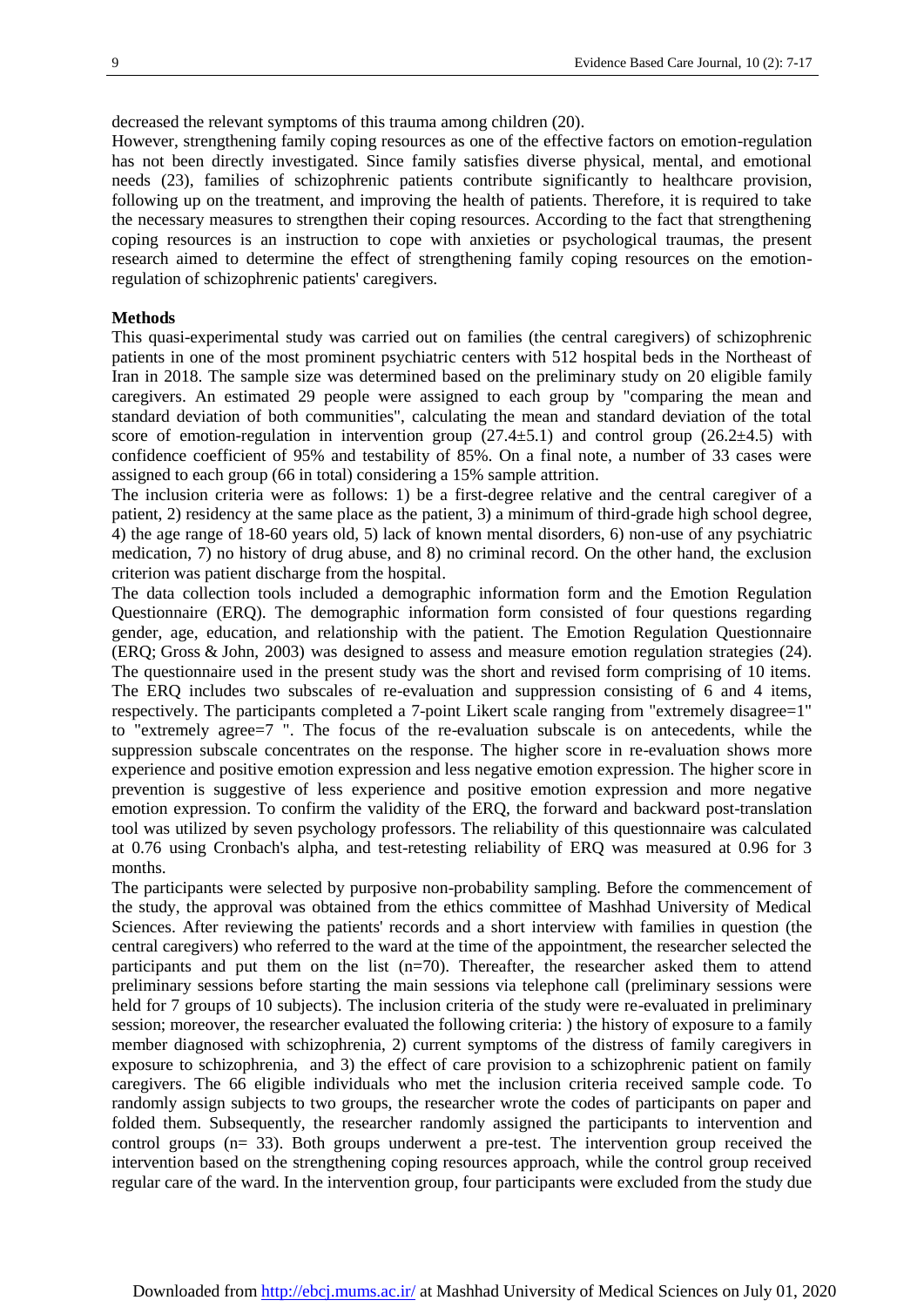to the patient's deteriorating condition  $(n=1)$  and absence in more than four sessions  $(n=3)$ . On the other hand, in the control group, two participants were ruled out from the study due to non-attendance in the post-test. Therefore, 29 cases in the intervention group and 31 participants in the control group entered the data analysis phase.

Interventions based on Strengthening Family Coping Resources were implemented according to the instruction of the multi-family model of Kiser et al. (2015). These interventions were made in three modules and for 15 group sessions (groups of 6-8 individuals) that are presented in detail in Table 1 (21). The intervention group consisted of four groups:  $(n=6)$ ,  $(n=7)$ ,  $(n=8)$ ,  $(n=8)$ . Each group received 15 intervention sessions. Two 120-50 min sessions were held weekly (Sundays and Thursdays) in the Ibne-Sina psychiatric hospital of Mashhad. Therefore, as illustrated in Table 1, each session was presented by a Ph.D. of clinical psychology and one psychiatric nurse as a facilitator who worked in the Ibne-Sina psychiatric hospital. Topics were provided in group discussion and question and answer; thereafter, the assignments of the next session were determined according to the provided topics to implement the presented subjects. The control group received regular care of the wards. The data collection was carried out in two levels of pre-intervention and post-intervention by a researcher who was not affiliated with the research team was blind to the intervention.

| Table 1. Details of performed intervention sessions   |                           |                                                   |                                                                                                                                                                                                                                                                                                                                                                                                                                                                                                              |
|-------------------------------------------------------|---------------------------|---------------------------------------------------|--------------------------------------------------------------------------------------------------------------------------------------------------------------------------------------------------------------------------------------------------------------------------------------------------------------------------------------------------------------------------------------------------------------------------------------------------------------------------------------------------------------|
| Module                                                |                           | Title of sessions                                 | Performed activities                                                                                                                                                                                                                                                                                                                                                                                                                                                                                         |
| Module 1:<br>Introductions<br>and daily<br>activities | <b>Before</b><br>sessions | Evaluating<br>trauma and<br>family<br>performance | -Introducing and explaining the history of family member<br>disease diagnosis (20 min)<br>-Examining the symptoms of suffering from patients'<br>caregiving and family performance, the effect of caring for a<br>schizophrenic patient on family caregivers (120 min)                                                                                                                                                                                                                                       |
|                                                       | Session 1                 | Explaining<br>family<br>stories                   | -activity<br>1:<br>Encouraging<br>interpersonal<br>interactions,<br>strengthening the sense of belonging to the group by<br>explaining stories of family caregivers (30 min)<br>- Activity 2: what are the family customs (identifying and<br>estimating customs)? (30 min)<br>- Activity 3: explaining family stories and making interaction<br>$(35 \text{ min})$<br>-Activity 4: establishing group rules and understanding social<br>media support in group (15 min)<br>-Activity 5: conclusion (10 min) |
|                                                       | Session 2                 | Family<br>customs and<br>traditions               | -Activity 1: encouraging interpersonal interactions and<br>reception (30 min)<br>-Activity 2: drawing a table of customs and traditions of each<br>family and the importance of being aware of the customs of<br>each family (45 min)<br>-Activity 3: sharing important family customs and traditions<br>$(15 \text{ min})$<br>-Activity 4: accurate planning based on important customs of<br>each family (20 min)<br>-Activity 5: conclusion (10 min)                                                      |
|                                                       | Session 3                 | Family<br>memories                                | -Activity 1: encouraging interpersonal interactions and<br>reception (30 min)<br>-Activity 2: sharing memories and identifying the importance<br>and routine role in regular daily activities (30 min)<br>-Activity 3: identifying the efficiency and inefficiency of<br>family routines (30 min)<br>-Activity 4: discussing family routines that support the health<br>and function of the family (20 min)<br>-Activity 5: conclusion (10 min)                                                              |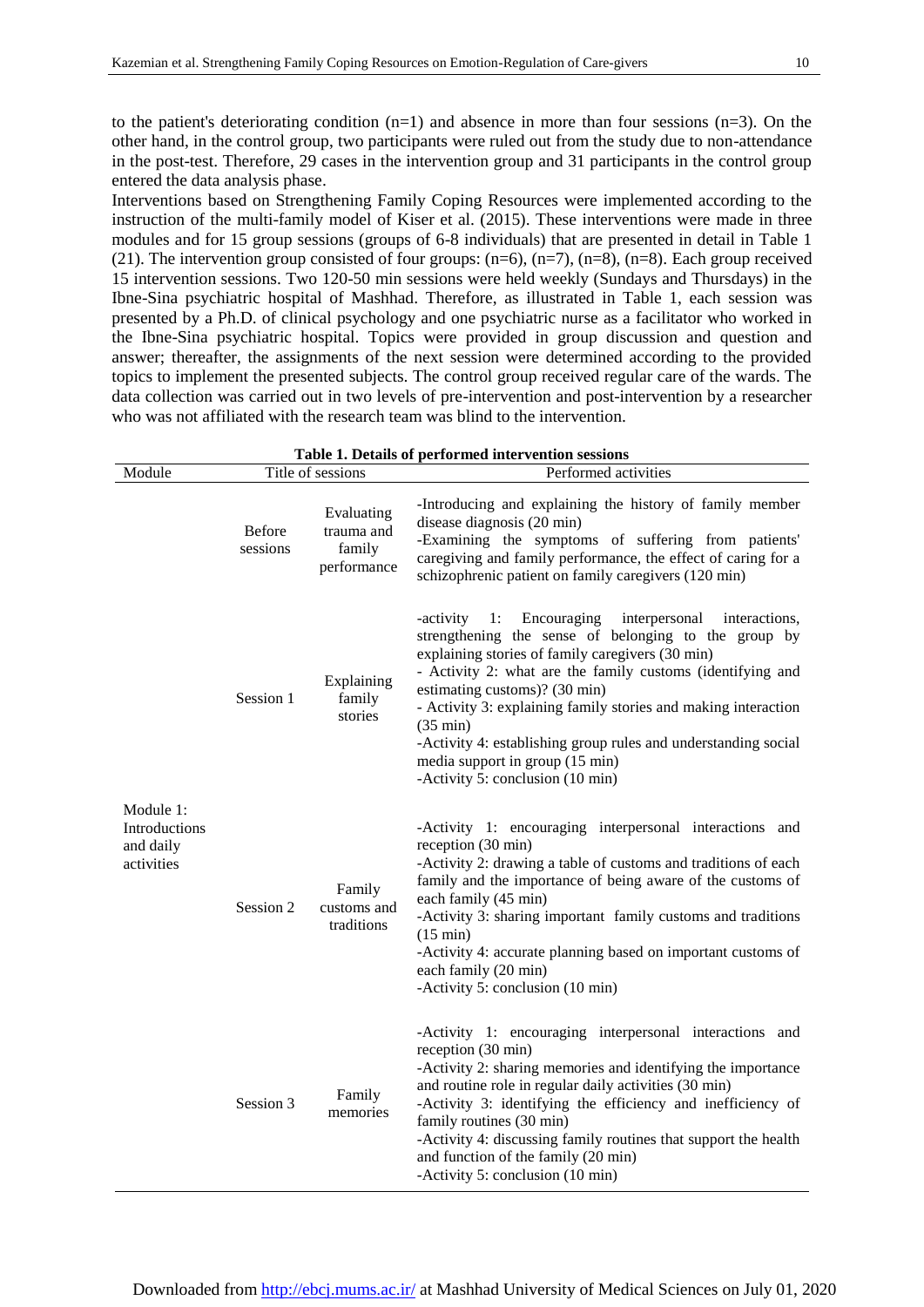| <b>Table 1 Continued.</b>                      |           |                            |                                                                                                                                                                                                                                                                                                                                                                                                                                                                                                                                                                                                                                                |
|------------------------------------------------|-----------|----------------------------|------------------------------------------------------------------------------------------------------------------------------------------------------------------------------------------------------------------------------------------------------------------------------------------------------------------------------------------------------------------------------------------------------------------------------------------------------------------------------------------------------------------------------------------------------------------------------------------------------------------------------------------------|
| Module 2:<br>Supportive<br>coping<br>resources | Session 4 | Feeling safe<br>1          | -Activity 1: encouraging interpersonal interactions and<br>reception (30 min)<br>-Activity 2: identifying feeling safe and relaxed in family<br>caregivers (40 min)<br>-Activity 3: explaining family stories 2 and helping family<br>caregivers in strengthening safe feeling toward the<br>schizophrenic patients of the family (15 min)<br>-Activity 4: strengthening families to talk about negative<br>events (25 min)<br>-Activity 5: conclusion (10 min)                                                                                                                                                                                |
|                                                | Session 5 | Feeling safe<br>2          | -Activity 1: encouraging interpersonal interactions and<br>reception (30 min)<br>-Activity 2: explaining family stories and sharing the<br>experiences (30 min)<br>-Activity 3: writing safe feelings (25 min)<br>-Activity 4: increasing awareness in the context of limitations<br>and predictability of safe feeling (25 min)<br>-Activity 5: conclusion (10 min)                                                                                                                                                                                                                                                                           |
|                                                | Session 6 | Social<br>support          | -Activity 1: encouraging interpersonal interactions and<br>reception (30 min)<br>-Activity 2: increasing the awareness of identifying and<br>evaluating social support resources (30 min)<br>-Activity 3: supporting family members to cope with stresses<br>and threads and facilitating problem-solving in the family (50<br>min)<br>-Activity 4: conclusion (10 min)                                                                                                                                                                                                                                                                        |
|                                                | Session 7 | Life choices               | -Activity 1: encouraging interpersonal interactions and<br>reception (30 min)<br>-Activity 2: encouraging family to plan for life choices (30 min)<br>-Activity 3: life choices and providing appropriate<br>opportunities for growth and development (30 min)<br>-Activity 4: planning for the future of the family (20 min)<br>-Activity 5: conclusion (10 min)                                                                                                                                                                                                                                                                              |
|                                                | Session 8 | Spirituality<br>and values | -Activity 1: encouraging interpersonal interactions and<br>reception (30 min)<br>-Activity 2: awareness of the meaning and the philosophy of<br>life by asking some questions like "what are the resources of<br>hope?" $(15 \text{ min})$<br>-Activity 3: examining the values of life and family, helping<br>family caregivers to evaluate spirituality and enrich the<br>meaning of their life experiences, helping the family in<br>discussing and accepting the shared values (65 min)<br>-Activity 4: conclusion (10 min)                                                                                                                |
|                                                | Session 9 | Problem-<br>solving skills | 1:<br>encouraging<br>interpersonal<br>-Activity<br>interactions,<br>facilitating discussion among family caregivers about<br>planned activities in family and reception (30 min)<br>-Activity 2: Selecting the appropriate approach for problem-<br>solving and encouraging to explain emotions (20 min)<br>-Activity 3: making problem-solving skills relevant to the<br>planned family activities (45 min)<br>-Activity 4: demonstrating the effect of stopping routines on<br>family performance, sharing emotional and psychological<br>family caregivers' responses toward stopping routines (15 min)<br>-Activity 5: conclusion (10 min) |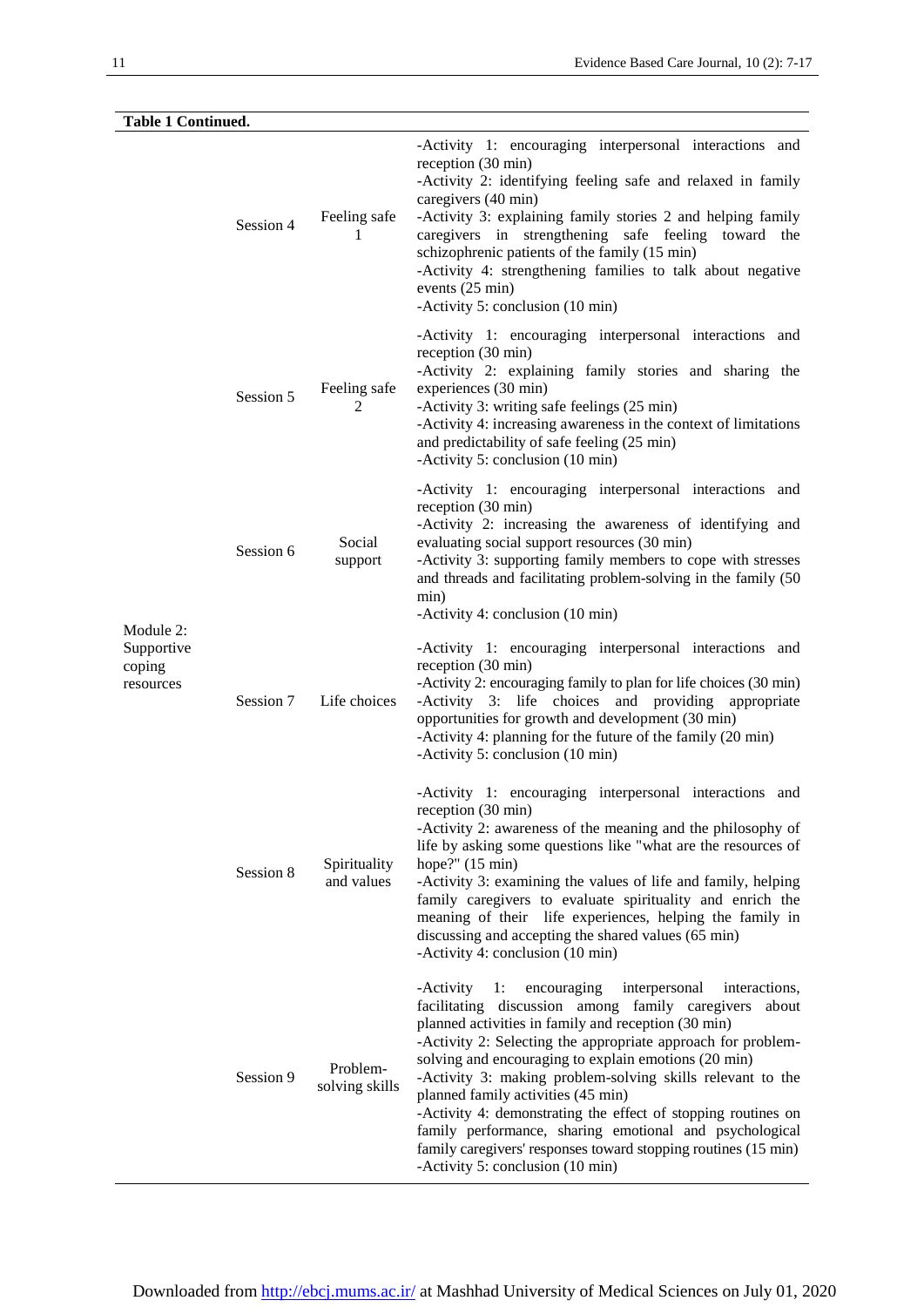| <b>Table 1 Continued.</b>                                                   |            |                                        |                                                                                                                                                                                                                                                                                                                                                                                                                                                                                                                                                                                                                                       |  |
|-----------------------------------------------------------------------------|------------|----------------------------------------|---------------------------------------------------------------------------------------------------------------------------------------------------------------------------------------------------------------------------------------------------------------------------------------------------------------------------------------------------------------------------------------------------------------------------------------------------------------------------------------------------------------------------------------------------------------------------------------------------------------------------------------|--|
| Module 3:<br>Composition<br>and<br>decomposition<br>of trauma and<br>injury | Session 10 | Talking<br>about what<br>occurred      | -Activity 1: helping family caregivers understand the<br>importance of speaking about trauma, training and evaluating<br>not to avoid from what that has occurred, partnership with<br>families to decide and develop new expression skills about<br>telling the story of caring for their patients (30 min)<br>-Activity 2: non-verbal communication (15 min)<br>-Activity 3: being aware of personal responses (25 min)<br>-Activity 4: speaking about topics and stressful events, and<br>planning for facing the distresses shared by the family or<br>speaking about their problems (40 min)<br>-Activity 5: conclusion (10 min) |  |
|                                                                             | Session 11 | When<br>something<br>bad happens<br>1. | -Activity 1: encouraging interpersonal interactions and<br>reception (30 min)<br>-Activity 2: explaining painful issues relevant to caring for<br>the patient $(15 \text{ min})$<br>-Activity 3: speaking about important and harmful issues and<br>increasing the ability of family caregivers in sharing issues<br>$(65 \text{ min})$<br>-Activity 4: conclusion (10 min)                                                                                                                                                                                                                                                           |  |
|                                                                             | Session 12 | When<br>something<br>bad happens<br>2. | -Activity 1: encouraging interpersonal interactions and<br>reception (30 min)<br>-Activity 2: sharing experiences (15 min)<br>-Activity 3: strengthening and practicing the use of<br>meditation methods (10 min)<br>-Activity 4: explaining the stories that are harmful to families<br>and helping family caregivers create a new story for caring<br>for the patient (55 min)<br>-Activity 5: conclusion (10 min)                                                                                                                                                                                                                  |  |
|                                                                             | Session 13 | Identification<br>of trauma            | -Activity 1: encouraging interpersonal interactions and<br>reception (30 min)<br>-Activity 2: processing traumas and increasing the ability of<br>family in giving positive meaning to their experiences (50<br>min)<br>-Activity 3: developing storytelling skills and discussing the<br>problems successfully (30 min)<br>-Activity 4: conclusion (10 min)                                                                                                                                                                                                                                                                          |  |
|                                                                             | Session 14 | Occurrence<br>of positive<br>events.   | -Activity 1: encouraging interpersonal interactions and<br>reception (30 min)<br>-Activity 2: planning for strengthening good feelings through<br>implementing interesting programs (30 min)<br>-Activity 3: promotion of joking and smiling in family and<br>reduction of stress (30 min)<br>-Activity 4: creating a good meaning and the opportunity to<br>celebrate events (20 min)<br>-Activity 5: conclusion (10 min)                                                                                                                                                                                                            |  |
|                                                                             | Session 15 | Celebration                            | encouraging<br>interpersonal<br>-Activity<br>1:<br>interventions,<br>reception, and practicing the planned celebration (45 min)<br>-Activity 2: enriching celebrations, reviewing objectives and<br>group evaluation<br>-Activity 3: planning for customs, and traditions (20 min)<br>-Activity 4: conclusion (15 min)                                                                                                                                                                                                                                                                                                                |  |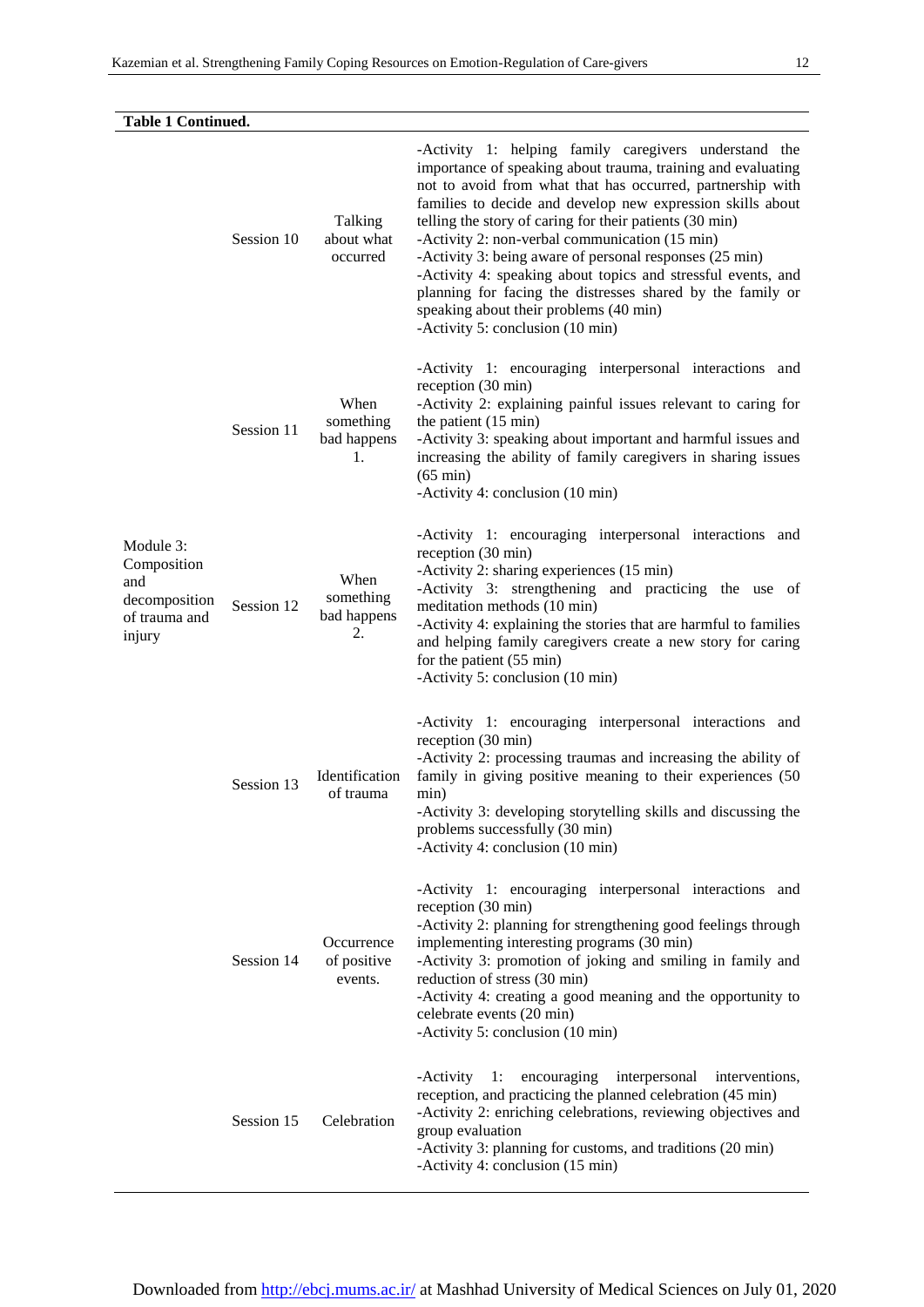The inclusion required the ethics committee approval and written informed consent of participants, and the information was kept confidential.

The obtained data were analyzes in SPSS software (version 16). First, data normality was determined through the Kolmogorov-Smirnov test. In the pre-intervention phase, the Chi-square test, Fisher's exact test, and independent t-test were utilized to investigate the homogeneity of qualitative and quantitative variables. Due to the normality of variables and for the intergroup comparison of dependent variables, the independent t-test was used. Moreover, the paired t-test was used for intergroup comparison. The confidence level of 95% and the significance level of  $\alpha$ <0.05 were considered in the administered tests.

#### **Results**

The mean age scores of participants in the intervention group and the control group were reported as 12.8±36.3 and 10.7±37.4 years, respectively. The results of the statistical independent t-test, Fisher's exact test, and Chi-square test indicated homogeneous demographic information (age, gender, education, and relationship to the patient) in participants of the intervention and control group (Table 2).

The results of the statistical independent t-test demonstrated a significant statistical difference in the mean score of the re-evaluation of the intervention group, in comparison with the control group (P=0.001). In addition, the results of the paired t-test showed a significant statistical difference in the intervention group in terms of the mean score of re-evaluation in the pre-intervention and postintervention phase, compared to the control group (P<0.001); nonetheless, there was no significant difference in the control group (Table 3).

The results of the independent t-test suggested that the mean suppression score of the intervention group in the post-intervention phase was significantly lower, compared to the control group (P<0.001). In addition, the results of the paired t-test showed that the mean suppression score of the

| Variable                                                     |                    | Group           |                 | Test result  |  |
|--------------------------------------------------------------|--------------------|-----------------|-----------------|--------------|--|
|                                                              |                    | intervention    | control         |              |  |
| Age                                                          |                    | $36.3 \pm 12.8$ | $37.4 \pm 10.7$ | $P^1=0.72$   |  |
| Gender                                                       | Female             | 20(69)          | 20(64.5)        | $P^2 = 0.71$ |  |
|                                                              | Male               | 9(31.0)         | 11(35.5)        |              |  |
|                                                              |                    |                 |                 |              |  |
|                                                              | Secondary school   | 13 (44.8)       | 11(35.5)        |              |  |
| Education                                                    | Diploma            | 9(31.0)         | 12(38.7)        | $P^3=0.74$   |  |
|                                                              | Academic education | 7(24.1)         | 8(25.8)         |              |  |
|                                                              | Mother             | 8(27.6)         | 12(38.7)        |              |  |
|                                                              | Father             | 6(20.7)         | 7(22.6)         |              |  |
| Family                                                       | Spouse             | 6(207)          | 3(9.7)          |              |  |
|                                                              | <b>Sister</b>      | 4(13.8)         | 4(12.9)         |              |  |
|                                                              | <b>Brother</b>     | 3(10.3)         | 2(6.5)          |              |  |
|                                                              | Child              | 2(6.9)          | 3(9.7)          |              |  |
| relationship to the<br>patient<br>$\cdots$ $\cdots$ $\cdots$ |                    |                 |                 | $P^4 = 0.84$ |  |

**Table 2. Demographic profile of families in intervention and control groups**

1.independent t-test

2.Fisher test

3.Chi-square test

4.Fisher's exact test

| Table 3. Comparing the score of re-evaluation in pre-intervention and post-intervention phases in |  |  |  |  |
|---------------------------------------------------------------------------------------------------|--|--|--|--|
| intervention and control groups                                                                   |  |  |  |  |

| Variable                                | Intervention     | Control        | P-value, CI   |
|-----------------------------------------|------------------|----------------|---------------|
| Re-evaluation (before the intervention) | $16.5 + 3.5$     | $16.1 \pm 3.3$ | $P^* = 0.69$  |
| Re-evaluation (after intervention)      | $19.4 + 3.1$     | $16.5 + 3.3$   | $P^* = 0.001$ |
| Re-evaluation changes                   | $2.4 + 2.9$      | $1.1 + 0.4$    | P < 0.001     |
| P-value                                 | $P^{**} < 0.001$ | $P^{**}=0.08$  |               |
| $*I$ adopted ant $*$ toot               |                  |                |               |

\*Independent t-test

\*\*Paired t-test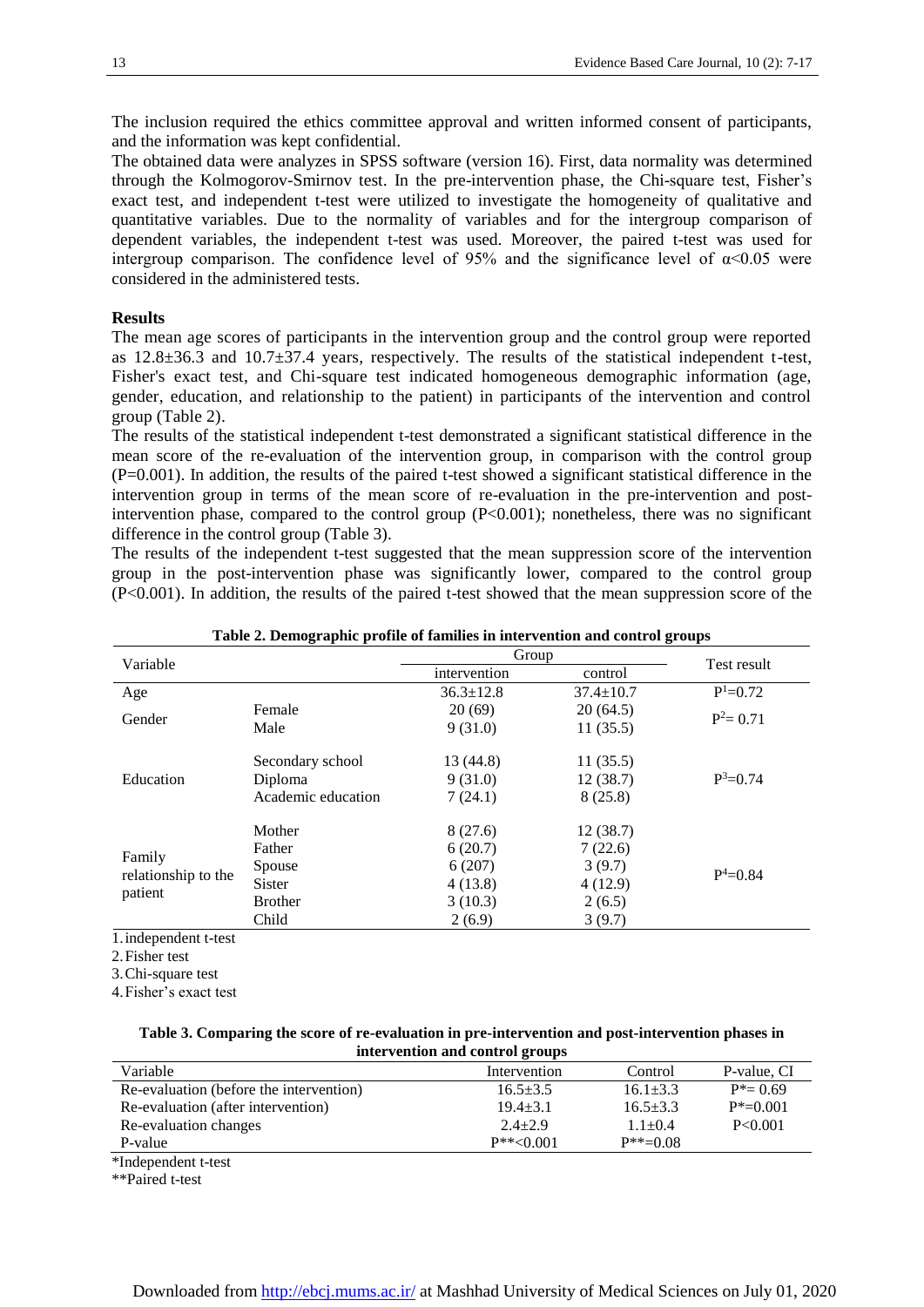|                                       | intervention and control groups |                |               |
|---------------------------------------|---------------------------------|----------------|---------------|
| Variable                              | Intervention                    | Control        | P-value, CI   |
| Suppression (before the intervention) | $10.1 + 2.8$                    | $10.1 \pm 2.9$ | $P^* = 0.97$  |
| Suppression (after the intervention)  | $7.3 \pm 1.6$                   | $9.2 + 2.3$    | $P^* = 0.001$ |
| Suppression changes                   | $3.2 + -2.7$                    | $1.6 + -0.9$   | $P^* = 0.007$ |
| P-value                               | $P^{**} < 0.001$                | $P^{**}=0.005$ |               |
| *Independent t-test                   |                                 |                |               |

| Table 4. Comparing the score of suppression in pre-intervention and post-intervention phases in |  |
|-------------------------------------------------------------------------------------------------|--|
| intervention and control groups.                                                                |  |

\*Independent t-test

\*\*Paired t-test

intervention group in the post-intervention phase was significantly lower, compared to the preintervention phase (P=0.000). Furthermore, there was a significant reduction in the mean suppression score in the control group (Table 4).

#### **Discussion**

As evidenced by the obtained results, interventions based on the strengthening coping resources approach are efficient in the emotion-regulation of families with schizophrenic patients. Moreover, it was found that the mean re-evaluation score of families increased and the mean suppression score decreased after the implementation of interventions based on strengthening coping resources. Sadr et al. (2017) stated that a higher score in the re-evaluation aspect is indicative of more experience and positive emotion-expressions and less negative emotions. On the contrary, a higher score in the suppression aspect demonstrates less experience and positive emotion-expression and more negative emotions (25). In fact, the intervention based on strengthening coping resources promoted the reevaluation component as a positive strategy and reduced the suppression component as a negative strategy. Sazvar et al. (2017) reported that after a psychological training based on acceptance and commitment, the level of expressed emotion decreased in families with bipolar patients (26). Another research investigated the effect of this intervention in families with chronic trauma, such as the provision of healthcare to children with a psychiatric disorder. The results of the mentioned study revealed that this intervention decreased the symptoms relevant to the trauma in these children (20). Although these studies are not similar to the present study regarding the implemented intervention, they are comparable in terms of performing a training intervention for families of patients with stressful conditions. Training interventions of these studies regulated the emotions of families through emotion-regulation.

Emotion-regulation is related to the relevant behaviors and conditions and regarded as coping strategies that increase the power of identifying and processing useful responses which empowers more constructive functions both in short and long term situations (27). Positive emotion-regulation of coping strategies affects strengthening the use of effective coping strategies and self-efficacy. Individuals with high emotion-regulation skills consider the stressful events a challenge and opportunity to learn, not a threat to their safety; therefore, they experience less physiological and emotional disorders (28).

In the present study, the intervention of strengthening coping resources included some sessions in which families could examine their performance and explain their problems facing schizophrenic patients. These sessions aimed to limit distractions, make meaningful plans, and regulate and qualify the joint activities and family relationships (29). Since the sessions were held in groups, families could benefit from the experiences and problems of other group members; moreover, they did not found themselves alone in caring for schizophrenic patients. This intervention strengthens emotionregulation among family members, especially the caregivers, through common family discussions about spiritual beliefs and values, establishing common rules for regulation and cooperation of group members, throwing dinner parties to strengthen relationships, creating the sense of mutual security among family members, and reducing family conflicts. Along the same lines, a study performed by Kazemian et al. (2019) demonstrated that the strengthening coping resources approach increased the resilience of families of schizophrenic patients (22). Kiser et al. (2010) utilized the intervention of strengthening coping resources for families with trauma, and the results showed that the trauma symptoms reduced in these individuals (20).

Furthermore, some other studies confirmed the effect of strengthening coping resources approach on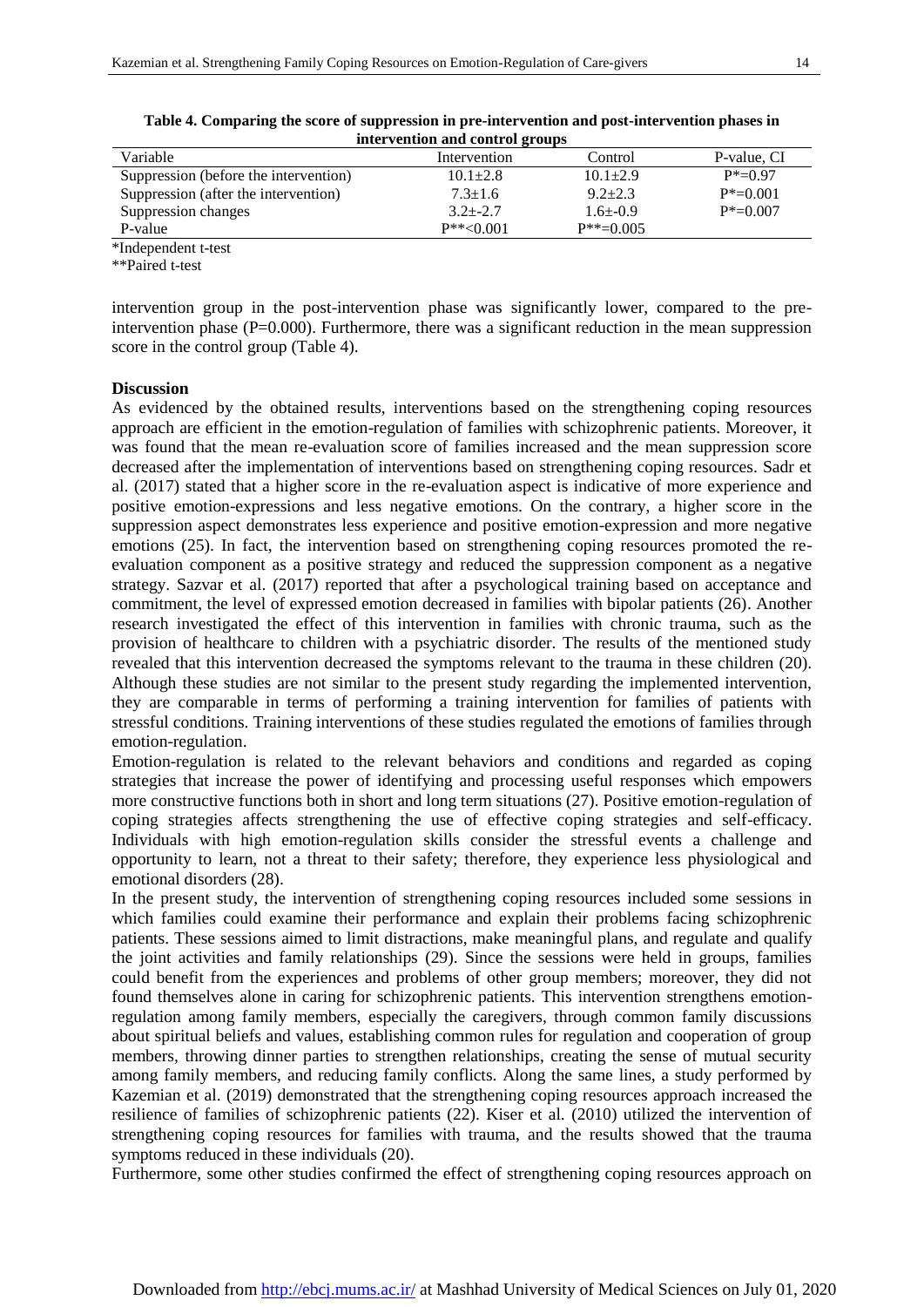psychological disorders. For instance, a study carried out by Choobdari et al. (2016) in Iran aimed to assess the effect of emotion-regulation training on the reduction of symptoms in students with Oppositional Defiant Disorder (ODD). The results of this study showed that emotion-regulation training reduced the symptoms of ODD in students (30). In their study, Azami et al. (2018) concluded that psychosocial treatment programs affected emotion-regulation strategies and also increased the reevaluation component (as a positive strategy) and reduced the suppression score (as a negative strategy) in patients with post-traumatic stress disorder (31). Therefore, interventions based on strengthening coping resources provide some situations through the emotion-regulation of families. They help people to gain success in emotion-regulation, increase their life satisfaction, hope, happiness, and accurate planning, and manage the problems and challenges of life. Positive emotions are very important psychological resources that help individuals use effective coping methods to withstand psychological pressures. Interventions based on the strengthening coping resources approach is a kind of clinical intervention that strengthens family compatibility resources as a tool to improve the supportive function of family that is mostly influenced by harmful contexts. This intervention focuses on the natural occurrence of programs and family daily activities which is regarded as a compatibility resource, and the family regulates these programs.

One of the strengths of the current study is its applicability to families with hospitalized patients to prepare them for the stress of patients' home-care. On the other hand, the limitations of the present study included the impossibility of assessing families at the time of discharge and evaluating the effectiveness of intervention during follow up sessions.

#### **Implications for Practice**

The effect of this intervention on the emotion-regulation of patients' caregivers and families guides clinicians on how to implement a family-centered care program that reduces the burden of care in schizophrenic patients through gaining family support in the efficient care of patients.

Based on the results of the present research, it is suggested to carry out further studies to follow-up patients and families after discharge and utilize this intervention for families of discharged patients who experienced the burden and stress of home care.

#### **Acknowledgments**

The present article was extracted from a research project approved by Mashhad University of Medical Sciences with the ethics code of IR.MUMS.REC.1397.026. The research was carried out with the financial support of the Research Deputy of Allameh Tabataba'i University, Tehran, Iran. The authors' deepest appreciation goes to the managers of Ibn-e-Sina Hospital, as well as nurses and patients who contributed to the study.

#### **Conflicts of Interest**

The authors declare that they have no conflict of interest regarding the publication of this article.

#### **References**

- 1. Pennington M, McCrone P. The cost of relapse in schizophrenia. Pharmacoeconomics. 2017;35(9):921-36.
- 2. McCutcheon RA, Marques TR, Howes OD. Schizophrenia-an overview. JAMA Psychiatry. 2020;77(2):201-10.
- 3. Awad AG, Voruganti LN. The burden of schizophrenia on caregivers. Pharmacoeconomics. 2008;26(2):149-62.
- 4. Geriani D, Savithry KS, Shivakumar S, Kanchan T. Burden of care on caregivers of schizophrenia patients: a correlation to personality and coping. J Clin Diagn Res. 2015;9(3):VC01-4.
- 5. Jin H, Mosweu I. The societal cost of schizophrenia: a systematic review. Pharmacoeconomics. 2017;35(1):25-42.
- 6. Chen L, Zhao Y, Tang J, Jin G, Liu Y, Zhao X, et al. The burden, support and needs of primary family caregivers of people experiencing schizophrenia in Beijing communities: a qualitative study. BMC Psychiatry. 2019;19(1):75.
- 7. Sellwood W, Wittkowski A, Tarrier N, Barrowclough C. Needs‐based cognitive‐behavioural family intervention for patients suffering from schizophrenia: 5‐year follow‐up of a randomized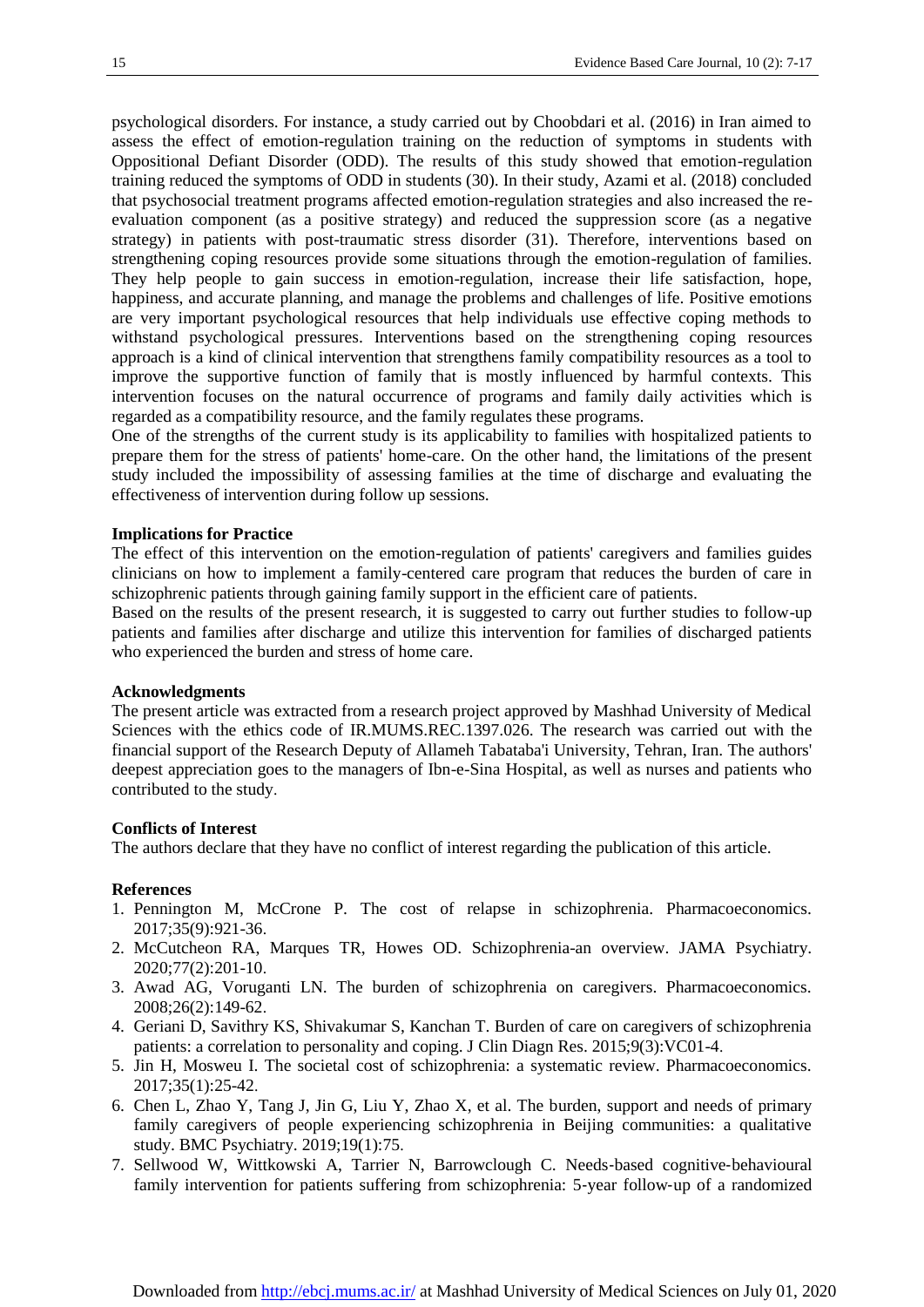controlled effectiveness trial. Acta Psychiatr Scand. 2007;116(6):447-52.

- 8. Haresabadi M, Bibak B, Hosein Z, Bayati M, Arki M, Akbari H. Assessing burden of family caregivers of patients with schizophrenia admitted in Imam Reza Hospital-Bojnurd 2010. J North Khorasan Univ Med Sci. 2012;4(2):165-71.
- 9. Kamil SH, Velligan DI. Caregivers of individuals with schizophrenia: who are they and what are their challenges? Curr Opin Psychiatry. 2019;32(3):157-63.
- 10.Paivastegar M, Hoseinian S, Moutabi F, Banihashemi S. Effectiveness of cognitive-behavioral intervention on coping responses and cognitive emotion regulation strategies. Int J Behav Sci. 2010;4(1):35-43.
- 11.Li T, Wang Q, Zhang J, Rolls ET, Yang W, Palaniyappan L, et al. Brain-wide analysis of functional connectivity in first-episode and chronic stages of schizophrenia. Schizophr Bull. 2017;43(2):436-48.
- 12.Mazaheri M, Mohammadi N, Daghaghzadeh H, Afshar H. The effectiveness of emotion regulation intervention on emotional problems and quality of life among patients with functional gastrointestinal disorders. Govaresh. 2014;19(2):109-17.
- 13.Moskowitz JT, Cheung EO, Snowberg KE, Verstaen A, Merrilees J, Salsman JM, et al. Randomized controlled trial of a facilitated online positive emotion regulation intervention for dementia caregivers. Health Psychol. 2019;38(5):391-402.
- 14.Ashcroft K, Kim E, Elefant E, Benson C, Carter JA. Meta-analysis of caregiver-directed psychosocial interventions for schizophrenia. Community Ment Health J. 2018;54(7):983-91.
- 15.Bradley GM, Couchman GM, Perlesz A, Nguyen AT, Singh B, Riess C. Multiple-family group treatment for English-and Vietnamese-speaking families living with schizophrenia. Psychiatr Serv. 2006;57(4):521-30.
- 16.Bressi C, Manenti S, Frongia P, Porcellana M, Invernizzi G. Systemic family therapy in schizophrenia: a randomized clinical trial of effectiveness. Psychother Psychosom. 2008;77(1):43-9.
- 17.Chatterjee S, Naik S, John S, Dabholkar H, Balaji M, Koschorke M, et al. Effectiveness of a community-based intervention for people with schizophrenia and their caregivers in India (COPSI): a randomised controlled trial. Lancet. 2014;383(9926):1385-94.
- 18.Giron M, Fernandez-Yanez A, Mana-Alvarenga S, Molina-Habas A, Nolasco A, Gomez-Beneyto M. Efficacy and effectiveness of individual family intervention on social and clinical functioning and family burden in severe schizophrenia: a 2-year randomized controlled study. Psychol Med. 2010;40(1):73-84.
- 19.Awad AG, Voruganti LN. The burden of schizophrenia on caregivers. Pharmacoeconomics. 2008;26(2):149-62.
- 20.Kiser LJ, Donohue A, Hodgkinson S, Medoff D, Black MM. Strengthening family coping resources: the feasibility of a multifamily group intervention for families exposed to trauma. J Trauma Stress. 2010;23(6):802-6.
- 21.Kiser L. Strengthening family coping resources: intervention for families impacted by trauma. London: Routledge; 2015.
- 22.Kazemian S, Zarei N, Esmaeeli M. The effectiveness of intervention based on strengthening family coping resources approach on resilience in family caregivers of patients with schizophrenia. Int J Behav Sci. 2019;13(1):26-32.
- 23.Edalati A, Redzuan MR. Perception of women towards family values and their marital satisfaction. J Am Sci. 2010;6(4):132-7.
- 24.Gross JJ, John OP. Individual differences in two emotion regulation processes: implications for affect, relationships, and well-being. J Pers Soc Psychol. 2003;85(2):348-62.
- 25.Sadr MM. The role of personality traits predicting emotion regulation strategies. Int Acad J Hum. 2016;3(4):13-24.
- 26.Sazvar SA, Nouri R, Saei R, Hatami M. Impact of acceptance and commitment–based psychoeducation on the adjustment of expressed emotion in families of patients with bipolar disorder. Feyz J. 2017;21(3):265-71.
- 27.Leahy RL, Tirch DD, Napolitano LA. Emotion regulation in psychotherapy: a practitioners guide. New York: Guilford Press; 2017.
- 28.Behrouian M, Ramezani T, Dehghan M, Sabahi A, Ebrahimnejad Zarandi B. The effect of emotion